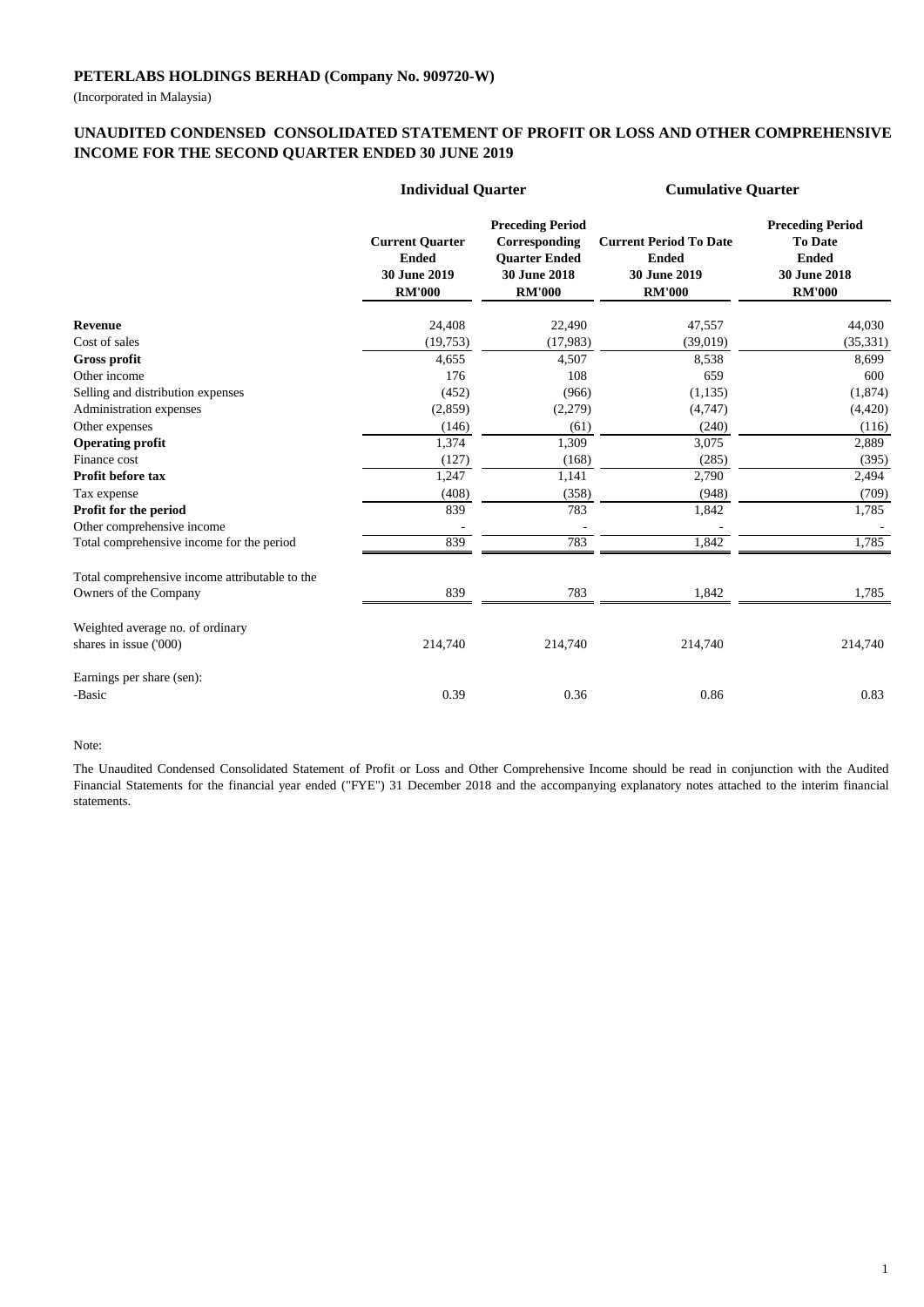(Incorporated in Malaysia)

## **AS AT 30 JUNE 2019 UNAUDITED CONDENSED CONSOLIDATED STATEMENT OF FINANCIAL POSITION**

|                                                                                                                                                 | <b>Unaudited</b><br>As at<br>30 June 2019 | <b>Audited</b><br>As at<br>31 December 2018 |
|-------------------------------------------------------------------------------------------------------------------------------------------------|-------------------------------------------|---------------------------------------------|
|                                                                                                                                                 | <b>RM'000</b>                             | <b>RM'000</b>                               |
| <b>ASSETS</b>                                                                                                                                   |                                           |                                             |
| <b>Non-current asset</b>                                                                                                                        |                                           |                                             |
| Property, plant and equipment                                                                                                                   | 16,785                                    | 17,678                                      |
|                                                                                                                                                 | 16,785                                    | 17,678                                      |
| <b>Current assets</b>                                                                                                                           |                                           |                                             |
| Inventories                                                                                                                                     | 24,036                                    | 25,478                                      |
| Trade receivables                                                                                                                               | 24,773                                    | 23,079                                      |
| Other receivables                                                                                                                               | 527                                       | 810                                         |
| Tax recoverable                                                                                                                                 | 215                                       | 169                                         |
| Cash and bank balances                                                                                                                          | 7,729                                     | 5,595                                       |
|                                                                                                                                                 | $\overline{57,280}$                       | 55,131                                      |
| <b>TOTAL ASSETS</b>                                                                                                                             | 74,065                                    | 72,809                                      |
| <b>EQUITY AND LIABILITIES</b><br>Equity attributable to owners of the Company<br>Share capital<br>Unappropriated profits<br><b>Total equity</b> | 27,459<br>22,646<br>50,105                | 27,459<br>20,804<br>48,263                  |
|                                                                                                                                                 |                                           |                                             |
| <b>Non-current liabilities</b>                                                                                                                  |                                           |                                             |
| Finance lease liabilities                                                                                                                       | 709                                       | 917                                         |
| Borrowings                                                                                                                                      | 293                                       | 3,444                                       |
| Deferred tax liabilities                                                                                                                        | 450                                       | 440                                         |
|                                                                                                                                                 | 1,452                                     | 4,801                                       |
| <b>Current liabilities</b>                                                                                                                      |                                           |                                             |
| Trade payables                                                                                                                                  | 7,735                                     | 7,787                                       |
| Other payables                                                                                                                                  | 4,369                                     | 5,991                                       |
| Finance lease liabilities                                                                                                                       | 414                                       | 404                                         |
| <b>Borrowings</b>                                                                                                                               | 9,311                                     | 4,965                                       |
| Tax payable                                                                                                                                     | 679                                       | 598                                         |
|                                                                                                                                                 | 22,508                                    | 19,745                                      |
| <b>Total liabilities</b>                                                                                                                        | 23,960                                    | 24,546                                      |
| <b>TOTAL EQUITY AND LIABILITIES</b>                                                                                                             | 74,065                                    | 72,809                                      |
| Net assets per share attributable to ordinary equity holders of the Company (sen)                                                               | 23.33                                     | 22.48                                       |

Note:

The Unaudited Condensed Consolidated Statement of Financial Position should be read in conjunction with the Audited Financial Statements for the FYE 31 December 2018.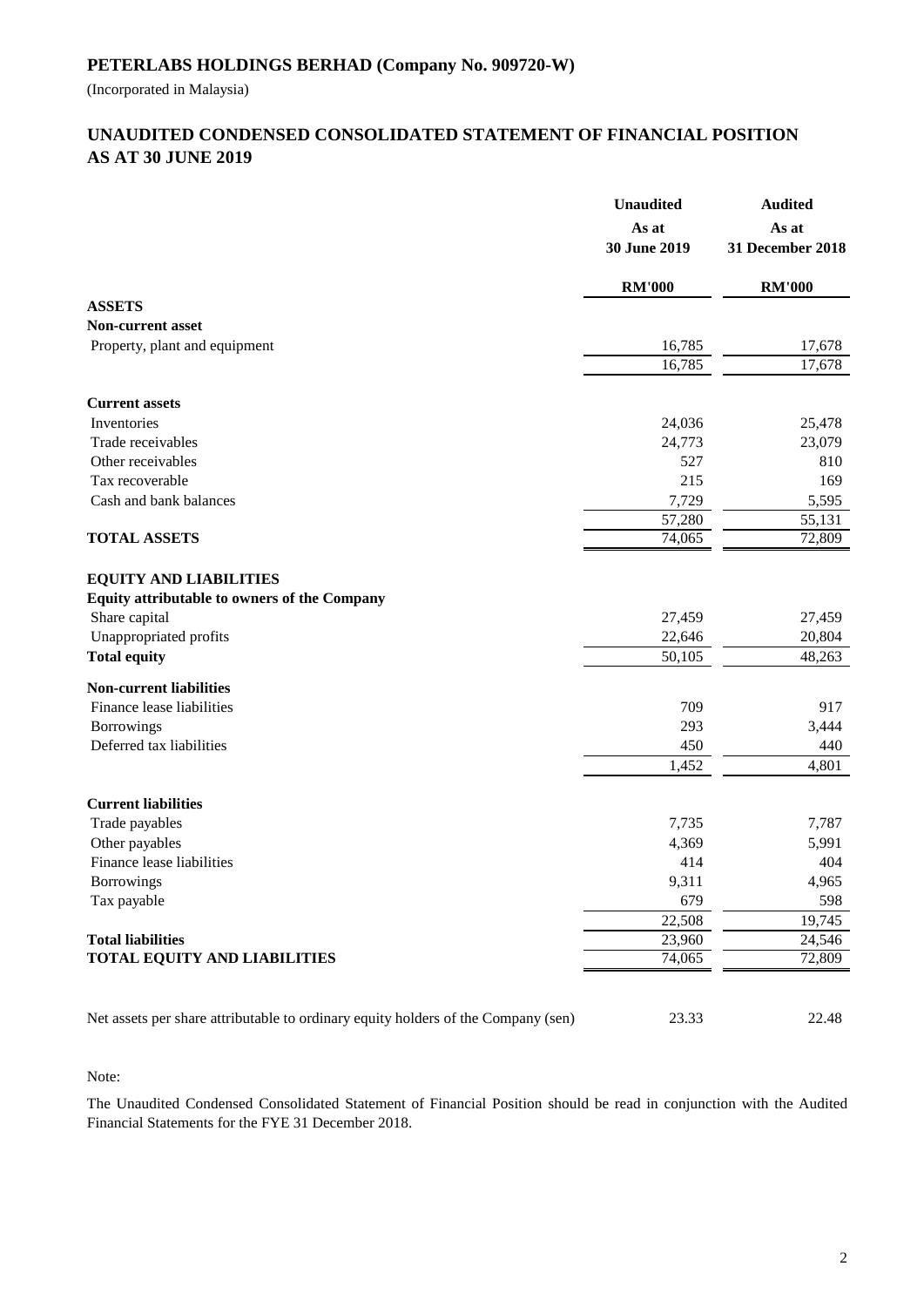(Incorporated in Malaysia)

### **FOR THE SECOND QUARTER ENDED 30 JUNE 2019 UNAUDITED CONDENSED CONSOLIDATED STATEMENT OF CHANGES IN EQUITY**

|                                                                                                                    | <b>Attributable to Equity Holders of the Company</b> |                                           |                                         |  |
|--------------------------------------------------------------------------------------------------------------------|------------------------------------------------------|-------------------------------------------|-----------------------------------------|--|
|                                                                                                                    | <b>Non-Distributable</b>                             | <b>Distributable</b>                      |                                         |  |
|                                                                                                                    | <b>Share</b><br>Capital<br><b>RM'000</b>             | Unappropriated<br>Profit<br><b>RM'000</b> | <b>Total</b><br>equity<br><b>RM'000</b> |  |
| At 1 January 2019                                                                                                  | 27,459                                               | 20,804                                    | 48,263                                  |  |
| Total comprehensive income<br>for the financial period                                                             |                                                      | 1,842                                     | 1,842                                   |  |
| At 30 June 2019 (Unaudited)                                                                                        | 27,459                                               | 22,646                                    | 50,105                                  |  |
| At 1 January 2018                                                                                                  | 27,459                                               | 18,282                                    | 45,741                                  |  |
| Total comprehensive income<br>for the financial period                                                             |                                                      | 1,785                                     | 1,785                                   |  |
| Dividend of RM0.6 sen per share in respect of financial year<br>ended 31 December 2017 and paid on 9 February 2018 |                                                      | (1,289)                                   | (1,289)                                 |  |
| At 30 June 2018 (Unaudited)                                                                                        | 27,459                                               | 18,778                                    | 46,237                                  |  |

Note:

The Unaudited Condensed Consolidated Statement of Changes In Equity should be read in conjunction with the Audited Financial Statements for the FYE 31 December 2018.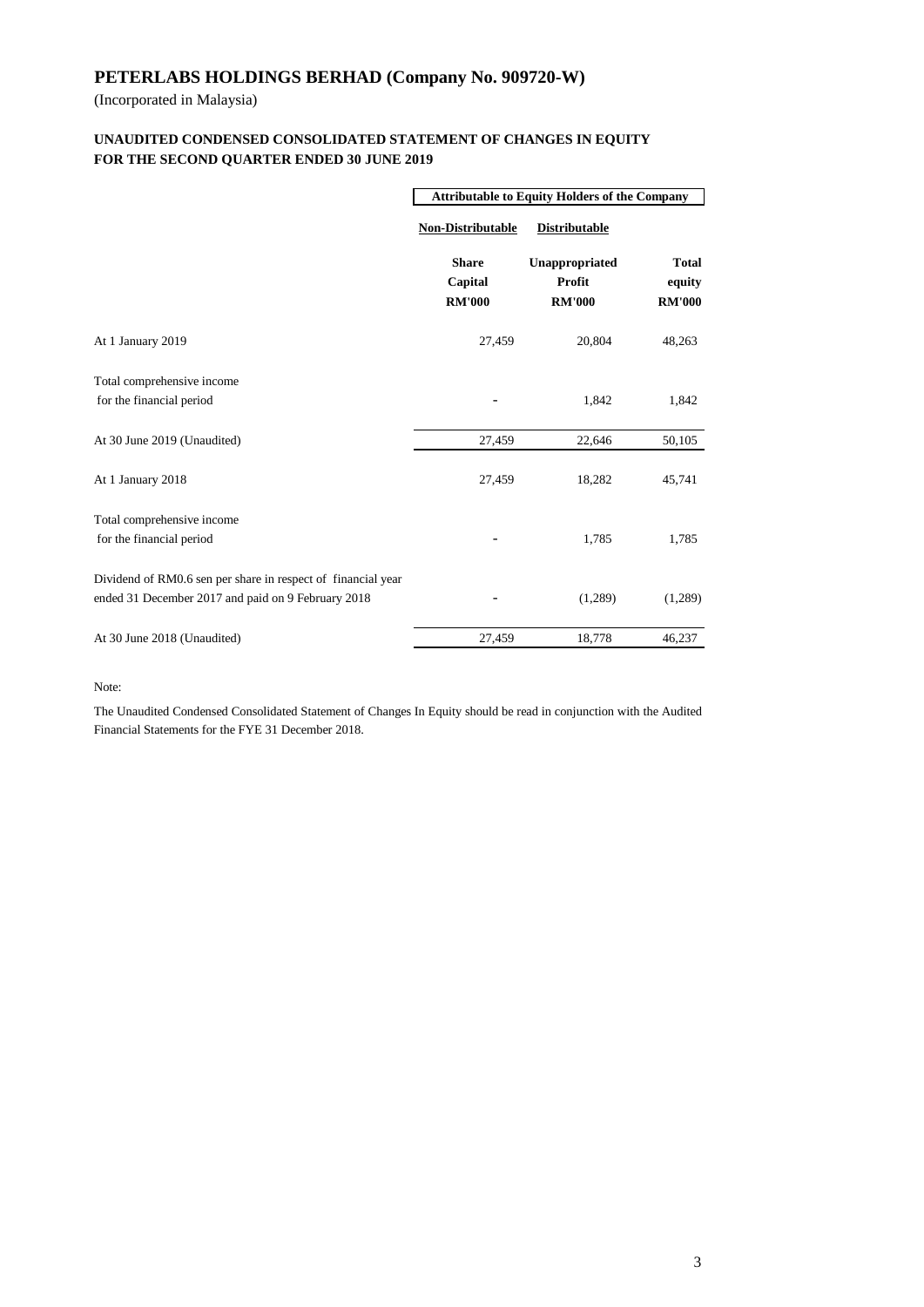(Incorporated in Malaysia)

# **UNAUDITED CONDENSED CONSOLIDATED STATEMENT OF CASH FLOWS FOR THE SECOND QUARTER ENDED 30 JUNE 2019**

|                                                                 | <b>Current Period</b><br><b>To Date Ended</b><br>30 June 2019<br>(Unaudited)<br><b>RM'000</b> | <b>Preceding Year</b><br>Corresponding<br><b>Period Ended</b><br><b>30 June 2018</b><br>(Unaudited)<br><b>RM'000</b> |  |
|-----------------------------------------------------------------|-----------------------------------------------------------------------------------------------|----------------------------------------------------------------------------------------------------------------------|--|
| <b>OPERATING ACTIVITIES</b>                                     |                                                                                               |                                                                                                                      |  |
| Profit before tax                                               | 2,790                                                                                         | 2,494                                                                                                                |  |
| Adjustments for:-                                               |                                                                                               |                                                                                                                      |  |
| - Non cash items                                                | 972                                                                                           | 775                                                                                                                  |  |
| - Non-operating items                                           | 232                                                                                           | 329                                                                                                                  |  |
| Operating profit before working capital changes                 | 3,994                                                                                         | 3,598                                                                                                                |  |
| Changes in working capital                                      |                                                                                               |                                                                                                                      |  |
| Inventories                                                     | 1,451                                                                                         | (14, 494)                                                                                                            |  |
| Receivables                                                     | (1,524)                                                                                       | 2,279                                                                                                                |  |
| Payables                                                        | (1,658)                                                                                       | 7,824                                                                                                                |  |
| Revolving credit                                                | 3,348                                                                                         |                                                                                                                      |  |
| <b>Bill</b> payables                                            | 1,427                                                                                         | (192)                                                                                                                |  |
| Cash generated from / (used in) operations                      | 7,038                                                                                         | (985)                                                                                                                |  |
| Tax expense paid                                                | (893)                                                                                         | (528)                                                                                                                |  |
| Interest received                                               | 52                                                                                            | 64                                                                                                                   |  |
| Interest paid                                                   | (204)                                                                                         | (230)                                                                                                                |  |
| Net cash from / (used in) operating activities                  | 5,993                                                                                         | (1,679)                                                                                                              |  |
| <b>INVESTING ACTIVITIES</b>                                     |                                                                                               |                                                                                                                      |  |
| Purchase of property, plant and equipment                       | (9)                                                                                           | (162)                                                                                                                |  |
| Proceed from disposal of property, plant and equipment          |                                                                                               | 23                                                                                                                   |  |
| Net cash used in investing activities                           | (9)                                                                                           | (139)                                                                                                                |  |
| <b>FINANCING ACTIVITIES</b>                                     |                                                                                               |                                                                                                                      |  |
| Dividend paid on ordinary shares                                |                                                                                               | (1,289)                                                                                                              |  |
| Interest paid                                                   | (81)                                                                                          | (165)                                                                                                                |  |
| Repayment of term loan                                          | (3,580)                                                                                       | (436)                                                                                                                |  |
| Repayment of finance lease liabilities                          | (198)                                                                                         | (161)                                                                                                                |  |
| Net cash used in financing activities                           | (3,859)                                                                                       | (2,051)                                                                                                              |  |
| <b>Net Changes In Cash And Cash Equivalents</b>                 | 2,125                                                                                         | (3,869)                                                                                                              |  |
| <b>Effect of exchange rate changes</b>                          | 9                                                                                             | 8                                                                                                                    |  |
| <b>Cash And Cash Equivalents At The Beginning Of The Period</b> | 5,595                                                                                         | 7,033                                                                                                                |  |
| <b>Cash And Cash Equivalents At The End Of The Period</b>       | 7,729                                                                                         | 3,172                                                                                                                |  |

Note:

The Unaudited Condensed Consolidated Statement of Cash Flows should be read in conjunction with the Audited Financial Statements for the FYE 31 December 2018.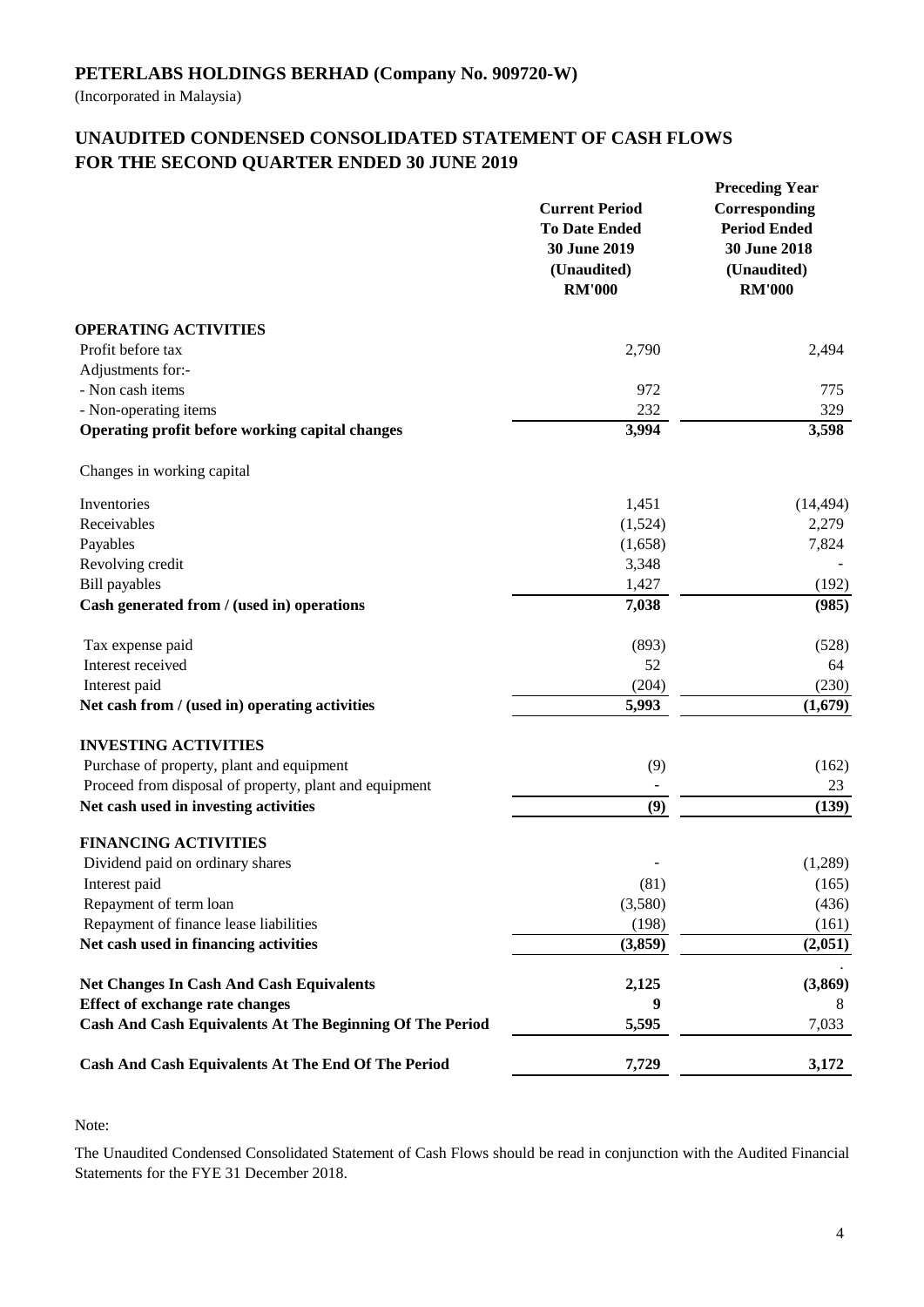## **QUARTERLY REPORT FOR THE SECOND QUARTER ENDED 30 JUNE 2019**

#### **NOTES TO THE INTERIM REPORT FOR THE FINANCIAL PERIOD ENDED 30 JUNE 2019**

#### **A: EXPLANATORY NOTES PURSUANT TO THE MALAYSIAN FINANCIAL REPORTING STANDARDS 134 (MFRS 134): INTERIM FINANCIAL REPORTING**

#### **A1. Basis preparation**

The interim financial statements are unaudited and have been prepared in accordance with MFRS 134: Interim Financial Reporting and Appendix 9B of the ACE Market Listing Requirements ("ACE LR").

The interim financial statements should be read in conjunction with the Audited Financial Statements of the Group for the FYE 31 December 2018 and the accompanying explanatory notes attached to the interim financial report.

#### **A2. Significant Accounting Policies**

Significant accounting policies adopted by the Group in these interim financial statements are consistent with those of the audited financial statements for the FYE 31 December 2018.

The Group has adopted the Malaysian Financial Reporting Standards ("MFRS") framework issued by Malaysian Accounting Standards Board ("MASB") with effect from 1 January 2012. This MFRS framework was introduced by MASB in order to fully converge Malaysia's existing Financial Reporting Standards ("FRS") framework with the International Financial Reporting Standards ("IFRS") framework issued by the International Accounting Standards Board. There has been no material impact upon the adoption of the MFRS on the financial statements of the Group.

The Group has adopted new or revised MFRSs and IC Interpretations that are relevant and effective for accounting periods beginning on or after 1 January 2019.

The Directors anticipate that the adoption of new and revised MFRSs and IC Interpretations that are effective will have no material impact on the financial statements of the Group in the period of initial application.

### **A3. Auditors' report**

There was no qualification on the Audited Financial Statements of the Group for the FYE 31 December 2018.

#### **A4. Seasonal or cyclical factors**

The operations of the Group were not significantly affected by seasonal or cyclical factors during the current financial quarter under review and current period-to-date.

#### **A5. Items of unusual nature and amount**

There were no unusual items affecting assets, liabilities, equity, net income or cash flow of the Group that were unusual because of their nature, size or incidence for the quarter under review and current period-todate.

#### **A6. Material changes in estimates**

There were no changes in estimates that had a material effect in the current quarter and period to date results.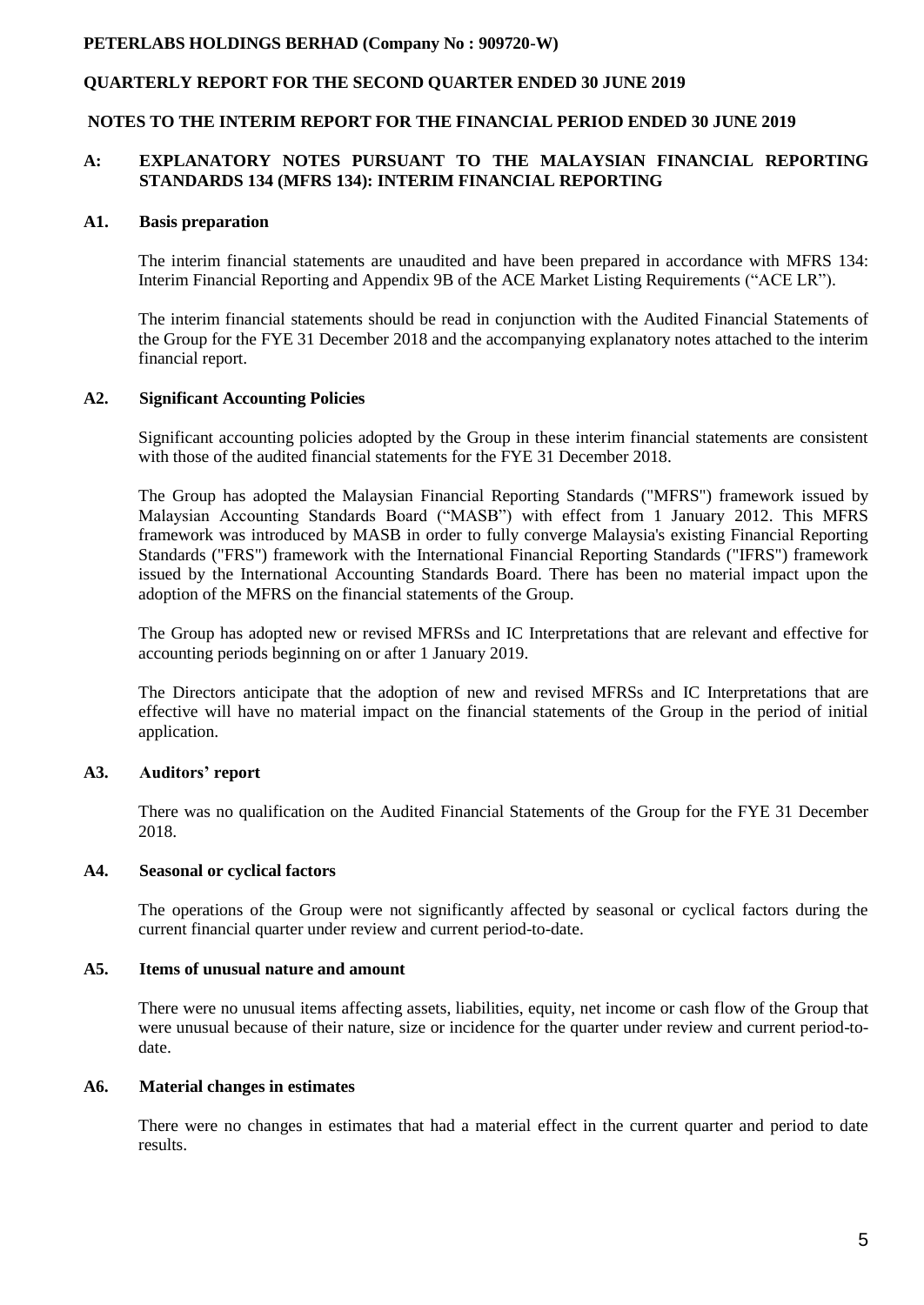## **QUARTERLY REPORT FOR THE SECOND QUARTER ENDED 30 JUNE 2019 (CONT'D)**

## **NOTES TO THE INTERIM REPORT FOR THE FINANCIAL PERIOD ENDED 30 JUNE 2019 (CONT'D)**

## **A7. Profit for the period**

Profit for the current quarter and period-to-date ended 30 June 2019 is arrived at after charging / (crediting), amongst other items, the following:

|                                                  | <b>Ouarter Ended</b> | <b>Period To Date Ended</b> |
|--------------------------------------------------|----------------------|-----------------------------|
|                                                  | 30.06.2019           | 30.06.2019                  |
|                                                  | <b>RM'000</b>        | <b>RM'000</b>               |
| Other income including investment income         | (117)                | (561)                       |
| Unrealised foreign exchange gain                 | (10)                 | (24)                        |
| Net Realised foreign exchange loss               | 92                   | 111                         |
| Interest expense                                 | 127                  | 285                         |
| Interest income                                  | (28)                 | (52)                        |
| Bad debts written off                            | 105                  | 105                         |
| Depreciation                                     | 451                  | 902                         |
| Expected credit losses on trade receivable (net) | (3)                  | (3)                         |
| Inventories written down                         |                      | 10                          |
| Reversal of inventories written down             | (18)                 | (19)                        |

## **A8. Segmental information**

The Group is organised into the following operating segments:

- a) Trading
- b) Manufacturing

| <b>Quarter ended</b><br>30 June 2019 | <b>Trading</b><br><b>RM'000</b> | <b>Manufacturing</b><br><b>RM'000</b> | <b>Eliminations</b><br><b>RM'000</b> | <b>Consolidated</b><br><b>RM'000</b> |
|--------------------------------------|---------------------------------|---------------------------------------|--------------------------------------|--------------------------------------|
| <b>Revenue from</b>                  |                                 |                                       |                                      |                                      |
| External customers                   | 23,558                          | 850                                   | -                                    | 24,408                               |
| Inter-segment revenue                | 4,429                           | 9,668                                 | (14,097)                             |                                      |
| <b>Total revenue</b>                 | 27,987                          | 10,518                                | (14,097)                             | 24,408                               |
| Profit/ (Loss) before tax            | 1,296                           | (49)                                  |                                      | 1,247                                |
| Tax expense                          |                                 |                                       |                                      | (408)                                |
| Profit for the period                |                                 |                                       |                                      | 839                                  |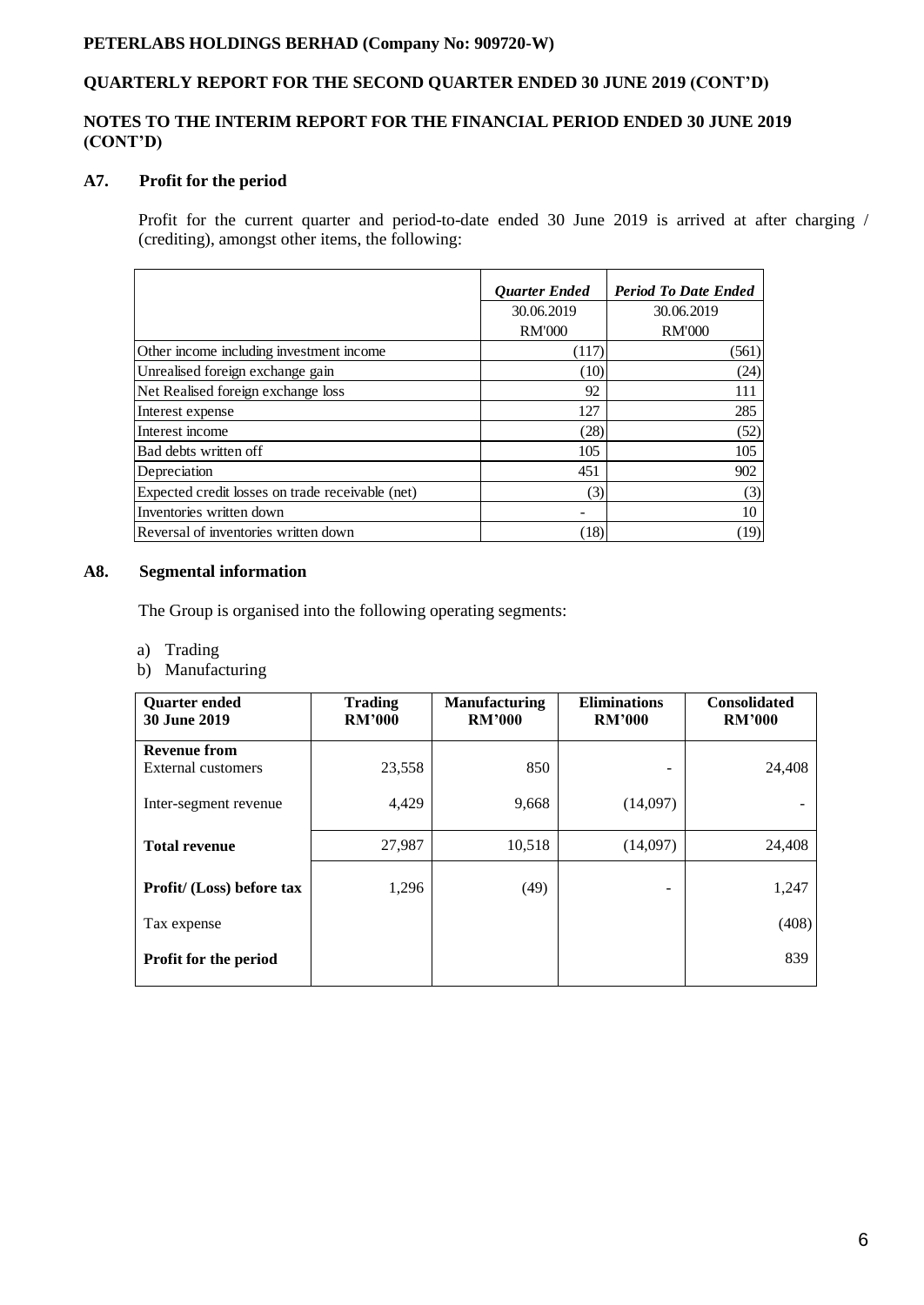## **QUARTERLY REPORT FOR THE SECOND QUARTER ENDED 30 JUNE 2019 (CONT'D)**

## **NOTES TO THE INTERIM REPORT FOR THE FINANCIAL PERIOD ENDED 30 JUNE 2019 (CONT'D)**

## **A8. Segmental information (cont'd)**

| <b>Period to Date ended</b><br><b>30 June 2019</b> | <b>Trading</b><br><b>RM'000</b> | <b>Manufacturing</b><br><b>RM'000</b> | <b>Eliminations</b><br><b>RM'000</b> | <b>Consolidated</b><br><b>RM'000</b> |
|----------------------------------------------------|---------------------------------|---------------------------------------|--------------------------------------|--------------------------------------|
| <b>Revenue from</b>                                |                                 |                                       |                                      |                                      |
| External customers                                 | 45,589                          | 1,968                                 |                                      | 47,557                               |
| Inter-segment revenue                              | 7,197                           | 18,021                                | (25,218)                             |                                      |
| <b>Total revenue</b>                               | 52,786                          | 19,989                                | (25,218)                             | 47,557                               |
| Profit/ (Loss) before tax                          | 3,092                           | (302)                                 |                                      | 2,790                                |
| Tax expense                                        |                                 |                                       |                                      | (948)                                |
| <b>Profit for the period</b>                       |                                 |                                       |                                      | 1,842                                |

## **A9. Valuation of property, plant and equipment**

There was no valuation of the property, plant and equipment in the current quarter under review.

## **A10. Capital commitments**

There was no capital commitment as at date of this announcement.

### **A11. Material subsequent events**

There were no material events subsequent to the reporting date up to the date of this report.

## **A12. Changes in composition of the Group**

There was no change in composition of the Group for the current quarter under review.

### **A13. Contingent liabilities or contingent assets**

|                                                                                                                     |                            | Company                    |
|---------------------------------------------------------------------------------------------------------------------|----------------------------|----------------------------|
| Corporate guarantee given by the Company to financial<br>institutions for credit facilities granted to Subsidiaries | As at 30/06/2019<br>RM'000 | As at 31/12/2018<br>RM'000 |
| <b>Utilised</b><br>$\overline{\phantom{a}}$<br>Limit<br>$\overline{\phantom{a}}$                                    | 9,604<br>21,897            | 8,409<br>33,450            |

### **A14. Significant related party transactions**

 Save as disclosed in the Audited Financial Statements for the FYE 31 December 2018, there were no other significant related party transactions for the current quarter under review.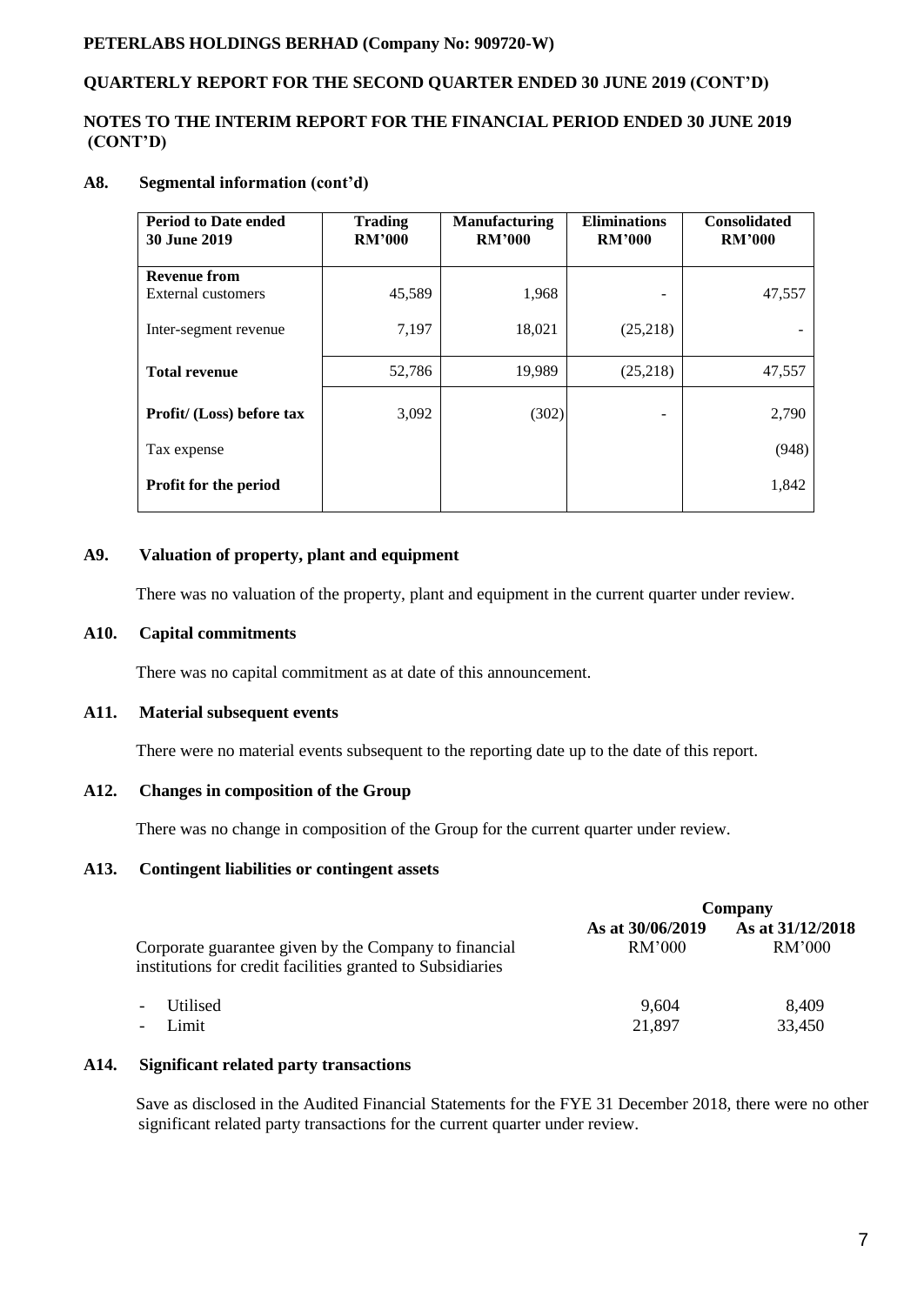## **QUARTERLY REPORT FOR THE SECOND QUARTER ENDED 30 JUNE 2019 (CONT'D)**

## **NOTES TO THE INTERIM REPORT FOR THE FINANCIAL PERIOD ENDED 30 JUNE 2019 (CONT'D)**

## **A15. Issuances, cancellations, repurchase, resale and repayment of debt and equity**

There were no issuance, cancellation, repurchase, resale and repayment of debt and equity securities for the current financial quarter under review.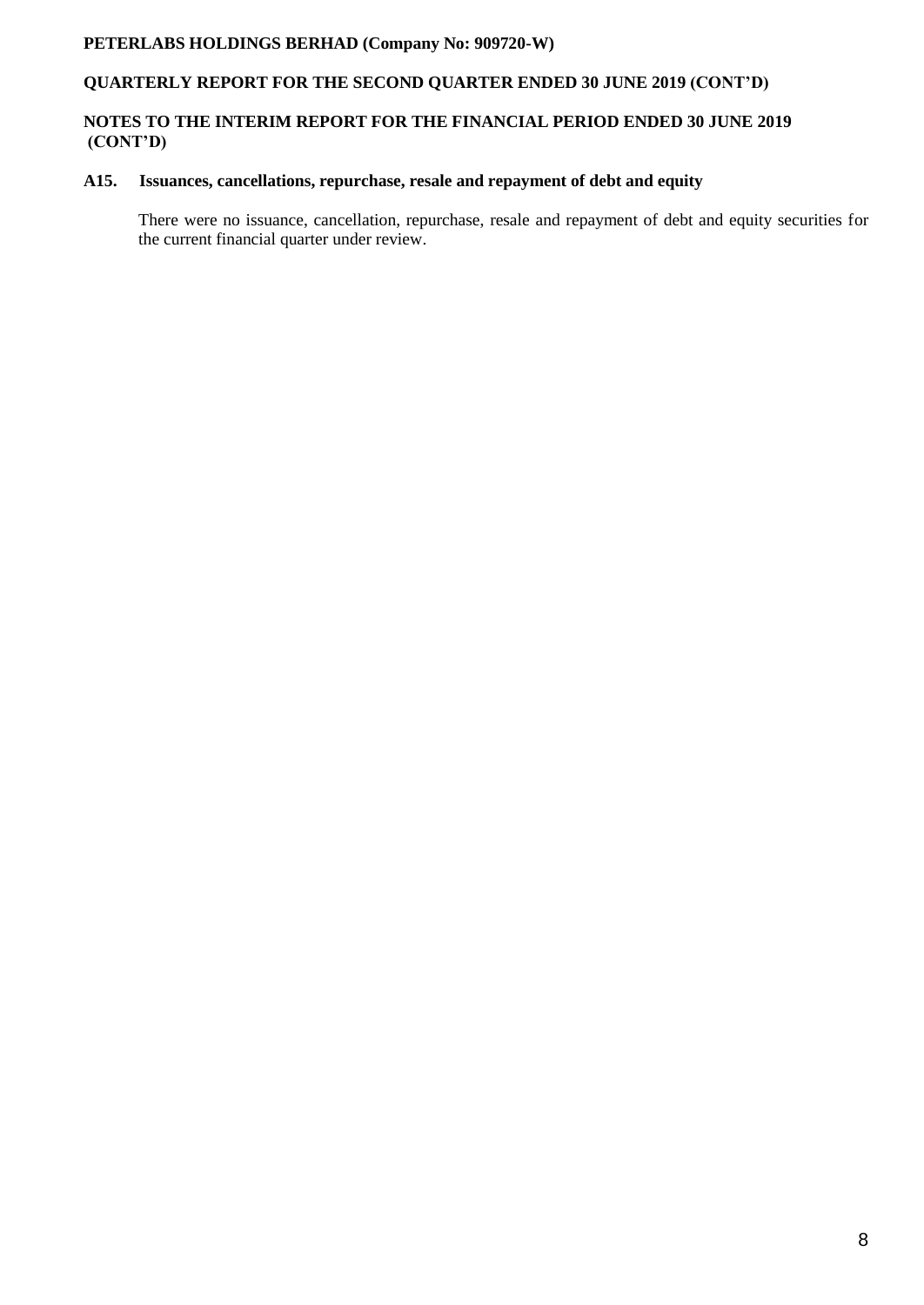## **QUARTERLY REPORT FOR THE SECOND QUARTER ENDED 30 JUNE 2019 (CONT'D)**

## **B: ADDITIONAL INFORMATION PURSUANT TO THE ACE LR**

### **B1. Review of performance**

|                                                                               | 2QFY19        | 2QFY18        | Variance | FY 2019       | FY 2018       | Variance |
|-------------------------------------------------------------------------------|---------------|---------------|----------|---------------|---------------|----------|
|                                                                               | <b>RM'000</b> | <b>RM'000</b> | %        | <b>RM'000</b> | <b>RM'000</b> | %        |
| Revenue                                                                       | 24,408        | 22.490        | 8.5%     | 47,557        | 44,030        | 8.0%     |
| <b>Operating Profit</b>                                                       | 1.374         | 1,309         | 5.0%     | 3,075         | 2,889         | 6.4%     |
| <b>Profit Before Interest And Tax</b>                                         | 1.374         | 1,309         | 5.0%     | 3.075         | 2,889         | 6.4%     |
| <b>Profit Before Tax</b>                                                      | 1,247         | 1,141         | 9.3%     | 2,790         | 2,494         | 11.9%    |
| <b>Profit After Tax</b>                                                       | 839           | 783           | 7.2%     | 1,842         | 1,785         | 3.2%     |
| <b>Profit Attributable to Ordinary Equity</b><br><b>Holders Of The Parent</b> | 839           | 783           | 7.2%     | 1,842         | 1,785         | 3.2%     |

The Group registered RM24.408 million revenue for the current quarter which represents increase of RM1.908 million or 8.5% as compared to the revenue of RM22.490 million in the previous period's corresponding quarter. The Group registered profit before tax of RM1.247 million for the quarter under review which represents increase of RM0.106 million or 9.3% as compared to the Group's profit before tax of RM1.141 million reported in the previous period's corresponding quarter. Profit before tax increase due to higher revenue achieved.

For the current quarter, trading segment registered revenue of RM23.558 million from the external customers and RM4.429 million from inter-company transactions and reported profit before tax of RM1.296 million for the quarter under review. In the previous period's corresponding quarter, the group achieved revenue of RM21.583 million from the external customers and RM0.991 million from intercompany transactions and reported profit before tax of RM1.343 million for the trading segment. The decrease in profit before tax for the trading segment for the current quarter was mainly due to lower gross margin achieved despite increase in revenue.

The manufacturing segment registered revenue of RM0.850 million from the external customers and RM9.668 million from inter-company transactions and reported loss before tax of RM0.049 million for the quarter under review. In the previous period's corresponding quarter, the Group achieved revenue of RM0.907 million from external customers and RM6.613 million from inter-company transactions and reported loss before tax of RM0.202 million for the manufacturing segment. The decrease in loss before tax for the manufacturing segment for the current quarter was mainly attributable to lower operation cost incurred.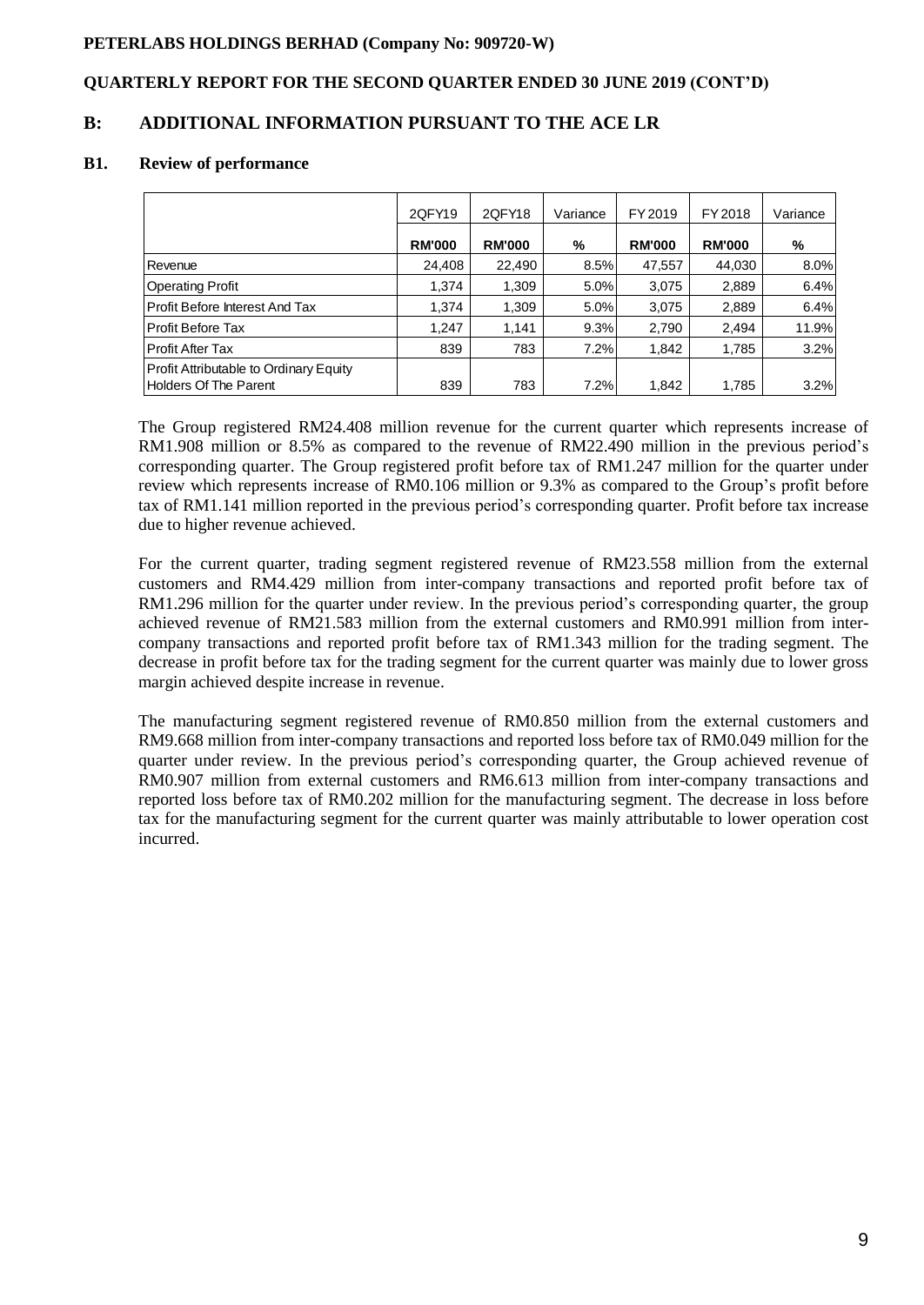## **QUARTERLY REPORT FOR THE SECOND QUARTER ENDED 30 JUNE 2019 (CONT'D)**

|                                     | 2QFY19        | 1QFY19        | Variance |
|-------------------------------------|---------------|---------------|----------|
|                                     | <b>RM'000</b> | <b>RM'000</b> | %        |
| Revenue                             | 24,408        | 23,149        | 5.4%     |
| <b>Operating Profit</b>             | 1,374         | 1,701         | $-19.2%$ |
| Profit Before Interest And Tax      | 1,374         | 1,701         | $-19.2%$ |
| Profit Before Tax                   | 1,247         | 1,543         | $-19.2%$ |
| <b>Profit After Tax</b>             | 839           | 1,003         | $-16.4%$ |
| <b>Equity Holders Of The Parent</b> | 839           | 1,003         | $-16.4%$ |

**B2. Material changes in the current quarter's results compared to the results of the immediate preceding quarter**

For the quarter under review, the Group registered increase in revenue of 5.4% from RM23.149 million to RM24.408 million and significant decrease in profit before tax of 19.2% from RM1.701 million to RM1.374 million as compared to preceding quarter ended 31 March 2019. The decrease in profit before tax was mainly attributable to higher operating cost incurred. For the current quarter, trading segment achieved revenue of RM23.558 million and profit before tax of RM1.296 million as compared to revenue of RM22.031 million and profit before tax of RM1.796 million in the previous quarter, whilst the manufacturing segment achieved revenue of RM0.850 million and reported loss before tax of RM0.049 million as compared to revenue of RM1.118 million and loss before tax of RM0.253 million in the previous quarter.

### **B3. Prospects**

We are at challenging business environment that are influenced by factors such as implementation of sales & service tax, increase of minimal wages couple with weak consumer sentiment in the regional market and fluctuating currency, we will continue to uphold our healthy business practices to strive for our business sustainability and add value to our shareholders.

Barring any unforeseen circumstances, the Board of Directors is optimistic about the Group's prospect in this financial year ending 31 December 2019 remains positive with challenges ahead and target to achieve a better result than the previous financial year of 31 December 2018.

### **B4. Profit forecast**

No profit forecast has been issued by the Group previously in any public document.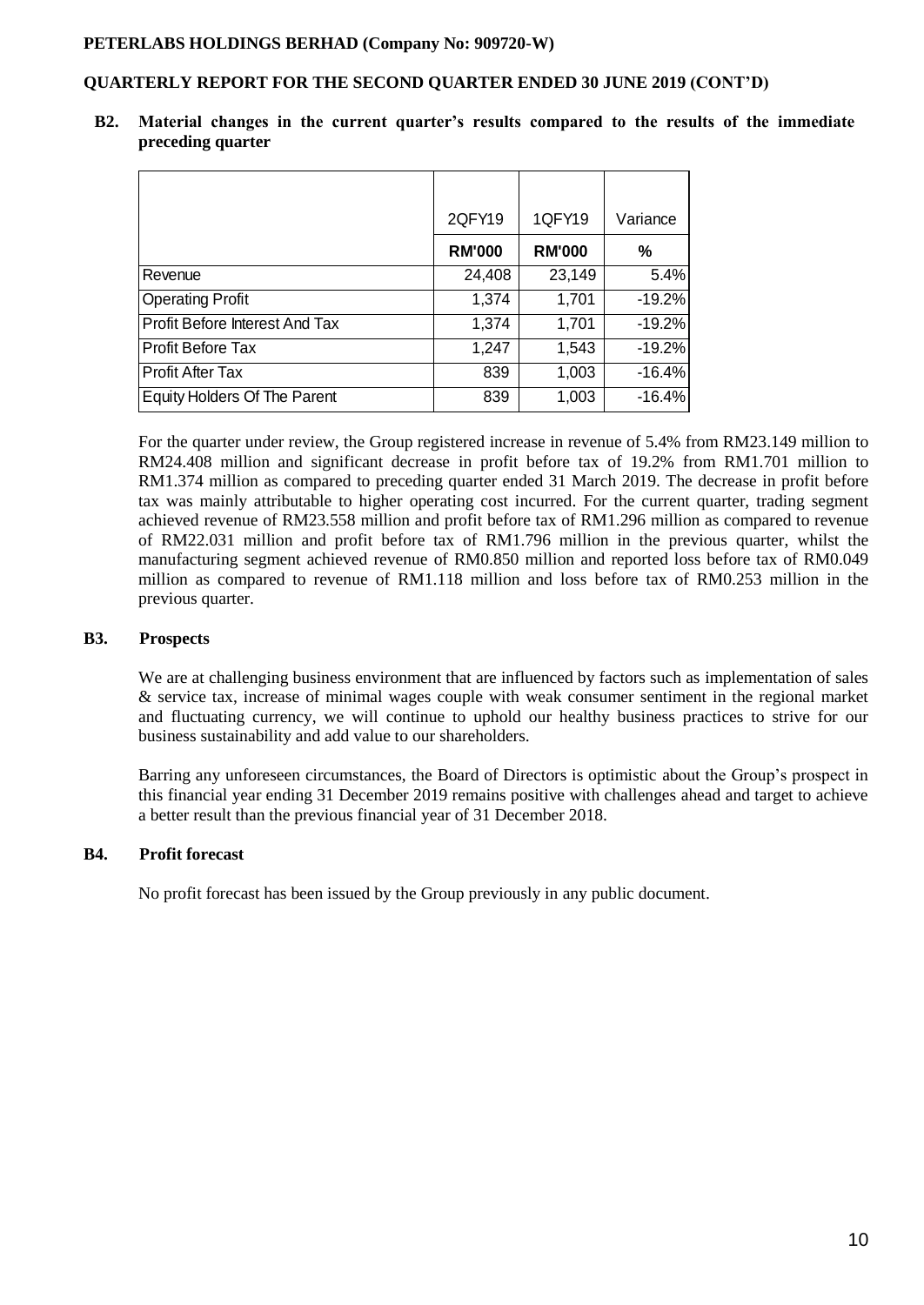## **QUARTERLY REPORT FOR THE SECOND QUARTER ENDED 30 JUNE 2019 (CONT'D)**

## **B5. Tax expense**

|                    | Current quarter ended<br>30.06.2019<br><b>RM'000</b> | <b>Current period-to-date</b><br>30.06.2019<br><b>RM'000</b> |
|--------------------|------------------------------------------------------|--------------------------------------------------------------|
| Income tax         |                                                      |                                                              |
| -Current period    | 403                                                  | 938                                                          |
| -Deferred taxation | 5                                                    | 10                                                           |
|                    |                                                      |                                                              |

The Group's effective tax rate for the current quarter and current period-to-date were higher than the statutory rate due to losses incurred by subsidiaries and certain expenses which were not deductible for tax purposes.

#### **B6. Profit from sale of unquoted investments and/or properties**

There was no disposal of unquoted investments or properties for the current quarter under review.

## **B7. Quoted securities**

There was no acquisition and/or disposal of quoted securities for the current quarter under review.

### **B8. Status of corporate proposals**

There were no other corporate proposals announced but not completed as at the date of this report.

## **B9. Group borrowings and debts securities**

The Group's borrowings as at 30 June 2019 were as follows:

|                               | Secured<br><b>RM'000</b>        | <b>Unsecured</b><br><b>RM'000</b> | <b>Total</b><br><b>RM'000</b> |
|-------------------------------|---------------------------------|-----------------------------------|-------------------------------|
| <b>Short term borrowings:</b> |                                 |                                   |                               |
| Finance lease liabilities     |                                 | 414                               | 414                           |
| <b>Bank borrowings</b>        | 9,311                           |                                   | 9,311                         |
| Total                         | 9,311                           | 414                               | 9,725                         |
|                               | <b>Secured</b><br><b>RM'000</b> | <b>Unsecured</b><br><b>RM'000</b> | <b>Total</b><br><b>RM'000</b> |
| Long term borrowings:         |                                 |                                   |                               |
| Finance lease liabilities     |                                 | 709                               | 709                           |
| <b>Bank borrowings</b>        | 293                             |                                   | 293                           |
| Total                         | 293                             | 709                               | 1,002                         |

All the Group's borrowings are denominated in Ringgit Malaysia.